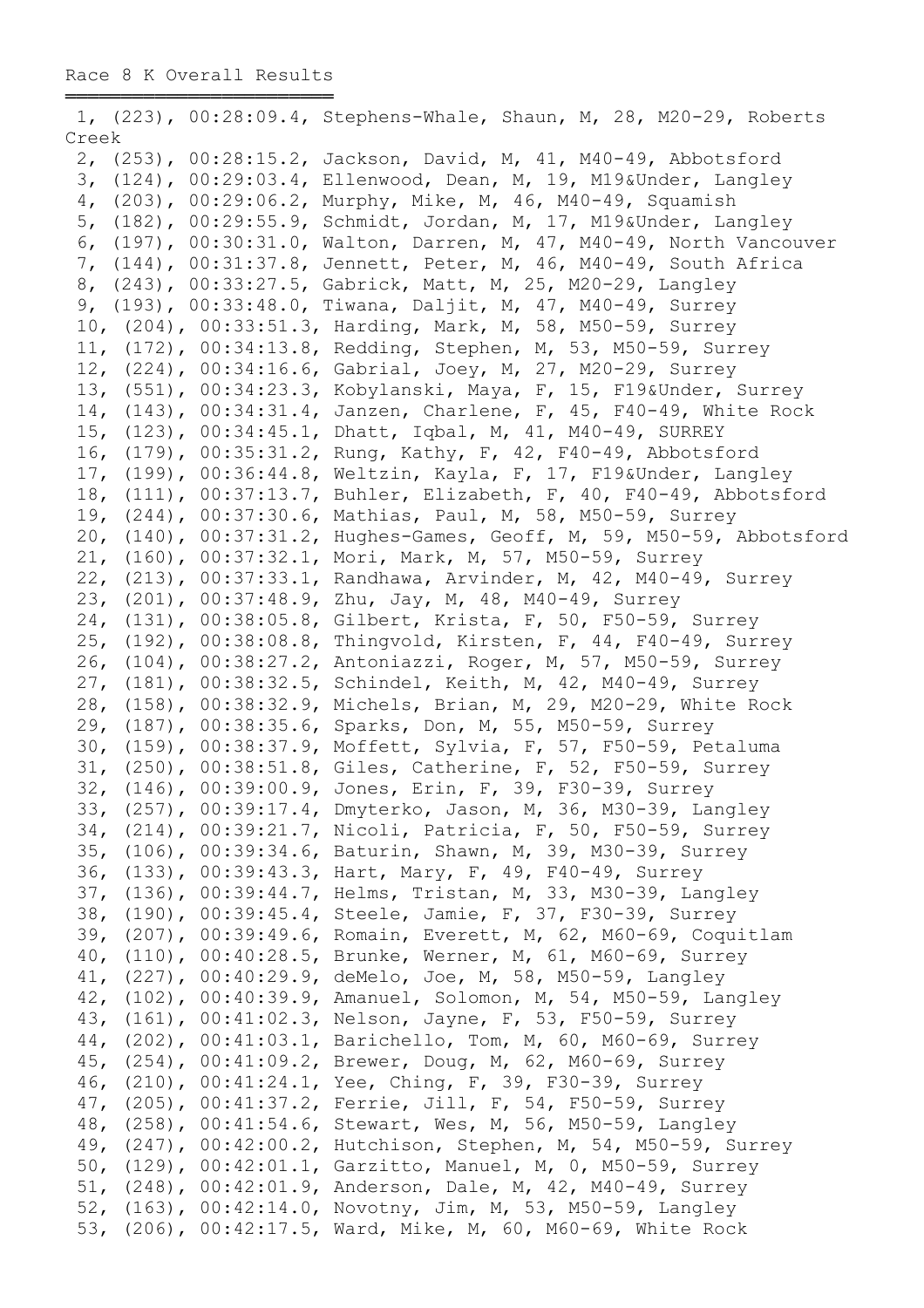54, (196), 00:42:38.8, Wall, Pippa, F, 65, F60-69, Vancouver 55, (142), 00:42:52.1, Janzen, Andrew, M, 48, M40-49, White Rock 56, (165), 00:42:56.8, Olsthoorn, Art, M, 61, M60-69, Langley 57, (198), 00:43:12.9, Wardle, Michelle, F, 42, F40-49, Surrey 58, (128), 00:43:19.5, Fuller, Ernie, M, 67, M60-69, White Rock 59, (168), 00:43:26.0, Patton, George, M, 36, M30-39, Mission 60, (261), 00:43:30.7, Owens, Camille, F, 52, F50-59, Surrey 61, (126), 00:43:32.5, Fairbairn, Andrew, M, 44, M40-49, Surrey 62, (122), 00:43:37.8, DHATT, DEVINDER, F, 38, F30-39, SURREY 63, (139), 00:43:53.2, Hornsby, Reg , M, 55, M50-59, Langley 64, (127), 00:44:07.2, Flett, Brian, M, 65, M60-69, Surrey 65, (226), 00:44:36.1, Anderson, Trevor, M, 37, M30-39, Langley 66, (184), 00:44:36.7, Sidhu, Harminder, M, 44, M40-49, Langley 67, (171), 00:44:37.9, Prevost, Leah, F, 26, F20-29, Langley 68, (121), 00:44:42.2, DHATT, ANUP, M, 47, M40-49, SURREY 69, (132), 00:44:45.7, Gill, Kulwinder, F, 45, F40-49, Surrey 70, (183), 00:45:14.0, Setter, Lorraine, F, 56, F50-59, Surrey 71, (166), 00:45:19.9, Olsthoorn, Sandra, F, 60, F60-69, Langley 72, (225), 00:45:25.2, Kavanagh, Doug, M, 49, M40-49, White Rock 73, (252), 00:45:25.6, Kavanagh, Scott, M, 46, M40-49, Surrey 74, (173), 00:45:26.0, Richardson, Matthew, M, 32, M30-39, Surrey 75, (177), 00:45:26.4, Rooke, Jocelynn, F, 42, F40-49, Surrey 76, (141), 00:45:45.5, Hyder, Mark, M, 65, M60-69, burnaby 77, (175), 00:46:12.4, Robertson, Gord, M, 65, M60-69, Surrey 78, (246), 00:46:25.4, Phillips, Jessica, F, 36, F30-39, Surrey 79, (245), 00:46:25.8, Philips, Wesley, M, 34, M30-39, Surrey 80, (134), 00:46:27.4, Hartford, Sue, F, 43, F40-49, Surrey 81, (212), 00:46:27.7, unknown, unknown, F, 40, F40-49, Surrey 82, (109), 00:46:45.7, Bevon, Jill, F, 54, F50-59, Surrey 83, (103), 00:46:50.7, AMIN, CHROMILO, M, 45, M40-49, Surrey 84, (137), 00:47:31.5, Hembrough, Stan, M, 45, M40-49, Surrey 85, (119), 00:47:46.1, Cull, Nathan, M, 44, M40-49, Surrey 86, (118), 00:47:47.9, Cull, Heather, F, 39, F30-39, Surrey 87, (167), 00:47:53.3, Pandher, Harpreet, M, 42, M40-49, Surrey 88, (256), 00:48:11.5, Doddridge, Jennifer, F, 48, F40-49, Surrey 89, (251), 00:48:25.1, Jomkasiti, Tyne, F, 47, F40-49, Surrey 90, (101), 00:48:41.0, Abbot, Cheryl, F, 45, F40-49, Langley 91, (125), 00:48:42.3, Estacio, Vina, F, 42, F40-49, Surrey 92, (174), 00:49:06.7, Rideout, Glen, M, 50, M50-59, Surrey 93, (191), 00:49:12.4, Taylor, Alex, M, 69, M60-69, Langley 94, (180), 00:49:13.8, Savela, Mark, M, 47, M40-49, Surrey 95, (188), 00:49:26.0, Speechley, Keely, F, 39, F30-39, Surrey 96, (541), 00:49:27.2, Helms, Paul, M, 61, M60-69, Langley 97, (153), 00:49:28.1, LeBlanc, Jake, M, 42, M40-49, Abbotsford 98, (194), 00:49:37.0, Vipond, Michael, M, 61, M60-69, Surrey 99, (148), 00:49:37.2, Jovanovic, Mile, M, 64, M60-69, Surrey 100, (114), 00:49:37.4, Canter, Karl, M, 60, M60-69, Surrey 101, (151), 00:50:10.5, Konrad, Glenda, F, 36, F30-39, Abbotsford 102, (178), 00:50:15.2, Rowson, Kelly, F, 55, F50-59, Surrey 103, (262), 00:50:15.7, Lizwil, Brian, M, 63, M60-69, Surrey 104, (162), 00:50:18.1, Nishimatsu, Tomoko, F, 56, F50-59, Surrey 105, (208), 00:50:29.9, Jackish, Ingo, M, 64, M60-69, NV 106, (189), 00:50:43.0, Spier, Soraya, F, 51, F50-59, Surrey 107, (152), 00:50:55.3, Lamontagne, Tracey, F, 50, F50-59, Surrey 108, (195), 00:50:55.6, Vipond, Sharon, F, 61, F60-69, Surrey 109, (211), 00:51:04.3, Lambert, Stacey, F, 46, F40-49, Surrey 110, (185), 00:51:30.2, Siems, Meghan, F, 32, F30-39, White Rock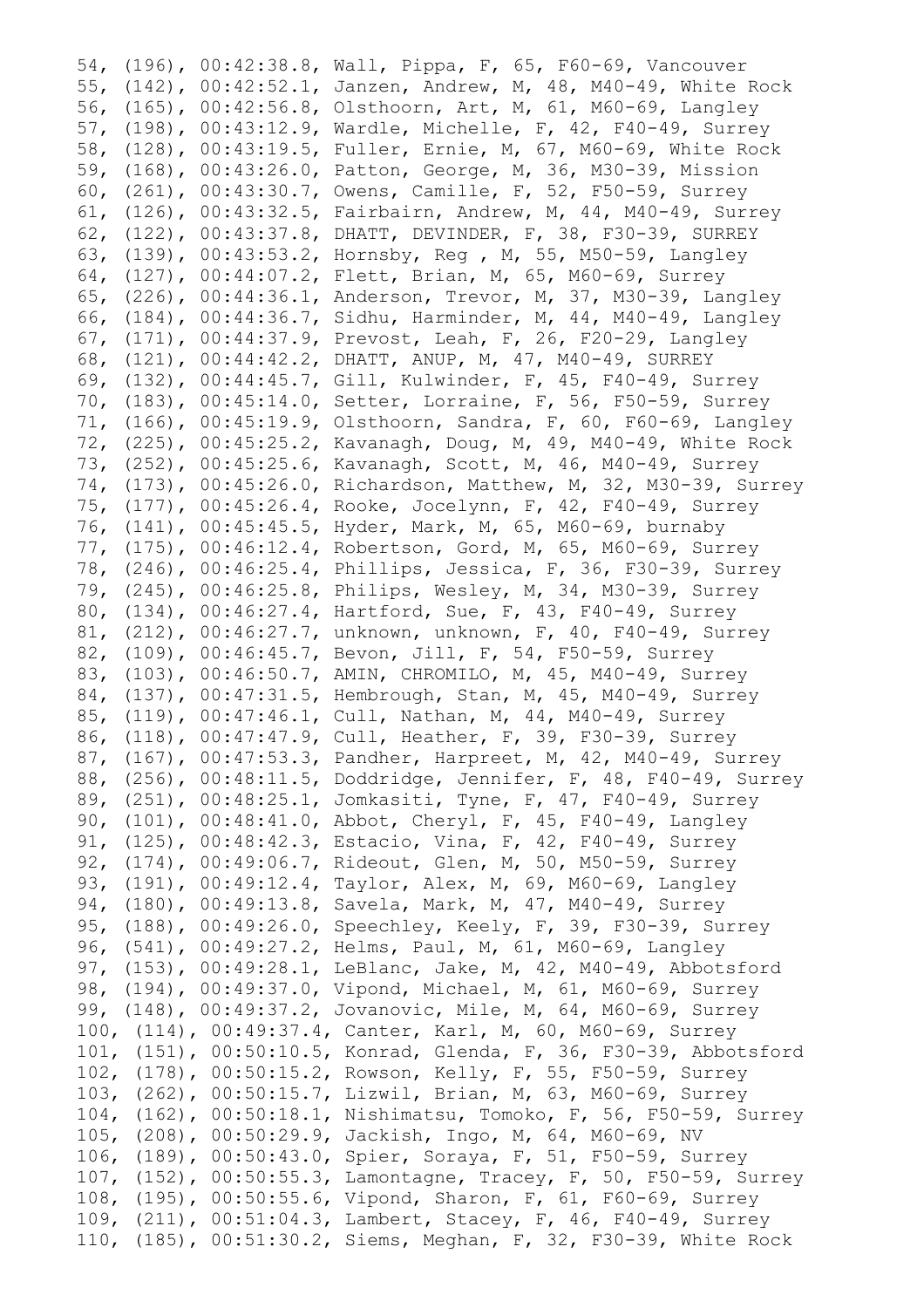|  | 111, (116), 00:51:48.7, Castro, Irene, F, 51, F50-59, Surrey        |
|--|---------------------------------------------------------------------|
|  | 112, (135), 00:51:57.0, Heatley, Carol, F, 62, F60-69, Surrey       |
|  | 113, (554), 00:52:54.5, Maginn, Maurice, M, 45, M40-49, Langley     |
|  | 114, (115), 00:53:04.3, Cantner, Michele, F, 59, F50-59, Surrey     |
|  | 115, (260), 00:53:39.9, Reid, Diana, F, 59, F50-59, Surrey          |
|  | 116, (150), 00:53:41.8, Kelly, John, M, 75, M70+, Langley           |
|  | 117, (138), 00:53:49.4, Hensman, Linda, F, 65, F60-69, Surrey       |
|  | 118, (120), 00:54:13.2, Deol, Harpreet, M, 45, M40-49, Surrey       |
|  | 119, (200), 00:54:38.5, Whitelaw, Linda, F, 58, F50-59, Delta       |
|  | 120, (255), 00:54:47.2, Robinson, Gayle, F, 70, F70-79, Surrey      |
|  | 121, (259), 00:54:55.0, Stewart, Trish, F, 56, F50-59, Langley      |
|  | 122, (999), 00:54:57.5, unknown, unknown, M, 50, M50-59, unknown    |
|  | 123, (117), 00:55:21.6, Coleman, Jennifer, F, 51, F50-59, Surrey    |
|  | 124, (164), 00:55:42.5, O'Grady, Frances, F, 69, F60-69, White Rock |
|  | 125, (216), 00:55:49.2, Luymes, Hilda, F, 59, F50-59, Abbotsford    |
|  | 126, (215), 00:56:02.7, Smith, Wendy, F, 36, F30-39, White Rock     |
|  | 127, (603), 00:56:03.4, Thierry, Tammy, F, 50, F50-59, Delta        |
|  | 128, (209), 00:56:32.8, Parkinson, Brian, M, 75, M70-79, Langley    |
|  | 129, (147), 00:56:42.6, Jones, Heather, F, 36, F30-39, white rock   |
|  | 130, (571), 00:56:50.0, Schasny, Neil, M, 42, M40-49, Langley       |
|  | 131, (169), 00:57:16.0, Philip, Elysa, F, 48, F40-49, Surrey        |
|  | 132, (170), 00:58:27.0, Ponzini, Colleen, F, 52, F50-59, surrey     |
|  | 133, (149), 01:00:53.5, Kelley, Danielle, F, 35, F30-39, Surrey     |
|  | 134, (154), 01:01:13.9, Lidder, Jatinderpal, M, 58, M50-59, Surrey  |

### Race 4 K Overall Results ════════════════════════

|        | 1, (591), 00:14:12.4, Klassen, Mark, M, 32, M30-39, Mission          |
|--------|----------------------------------------------------------------------|
|        | 2, (556), 00:14:52.4, Mawji, Darius, M, 14, M19&Under, Coquitlam     |
|        | 3, (617), 00:16:43.7, Hodgson, Lucas, M, 21, M20-29, Langley         |
|        | 4, (550), 00:16:47.8, Kalisch, Milena, F, 14, F19&Under, New         |
|        |                                                                      |
|        | 5, (607), 00:17:07.7, Fisher, Carly, F, 37, F30-39, Surrey           |
|        | 6, (637), 00:17:09.8, Ramage, Katelyn, F, 23, F20-29, Burnaby        |
|        | 7, (516), 00:18:00.1, Clendenin, Brian, M, 47, M40-49, Surrey        |
|        | 8, (597), 00:18:09.8, Rodham, Adam, M, 38, M30-39, Surrey            |
|        | 9, (517), 00:18:16.3, Coulter, Nicholas, M, 16, M19&Under, Surrey    |
|        | 10, (521), 00:18:16.7, DHATT, ARJUN, M, 13, M19&Under, SURREY        |
|        | 11, (501), 00:18:20.9, Aeschlimann, Ruben, M, 23, M20-29, Surrey     |
|        | 12, (526), 00:18:28.0, Ellenwood, Stuart, M, 24, M20-29, Langley     |
|        | 13, (522), 00:18:36.6, DHATT, GURMAN, M, 12, M19&Under, SURREY       |
|        | 14, (525), 00:18:47.4, Ellenwood, Georgia, F, 22, F20-29, Langley    |
|        | 15, (616), 00:18:52.6, Hamelin, Lisa, F, 49, F40-49, Langley         |
|        | 16, (155), 00:18:58.0, Meier, Helen, F, 10, F19&Under, Langley       |
|        | 17, (548), 00:19:00.8, Jennett, Melanie, F, 45, F40-49, South Africa |
|        | 18, (157), 00:19:21.9, Meier, Robert, M, 50, M50-59, Langley         |
|        | 19, (573), 00:20:05.1, Shiyuk, Allie, F, 14, F19&Under, Surrey       |
|        | 20, (562), 00:20:07.1, Normandin, Mylene, F, 37, F30-39, Abbotsford  |
|        | 21, (592), 00:20:44.4, Bring, Navtej, M, 53, M50-59, Surrey          |
|        | 22, (578), 00:20:45.4, Spurgeon, Jeremy, M, 35, M30-39, Langley      |
|        | 23, (561), 00:21:09.2, Nicol, Jordan, M, 48, M40-49, Surrey          |
|        | 24, (547), 00:21:17.7, Jennett, Douglas, M, 10, M19&Under, South     |
| Africa |                                                                      |
|        | 25, (572), 00:21:19.1, Scherbey, Dean, M, 47, M40-49, Chilliwack     |
|        | 26, (574), 00:21:38.6, Shiyuk, Madison, F, 15, F19&Under, Surrey     |
|        | 27, (575), 00:21:39.6, Shiyuk, Tammy, F, 44, F40-49, Surrey          |
|        | 28, (583), 00:21:49.6, Turnbull, Vanessa, F, 46, F40-49, Aldergrove  |
|        | Westminster                                                          |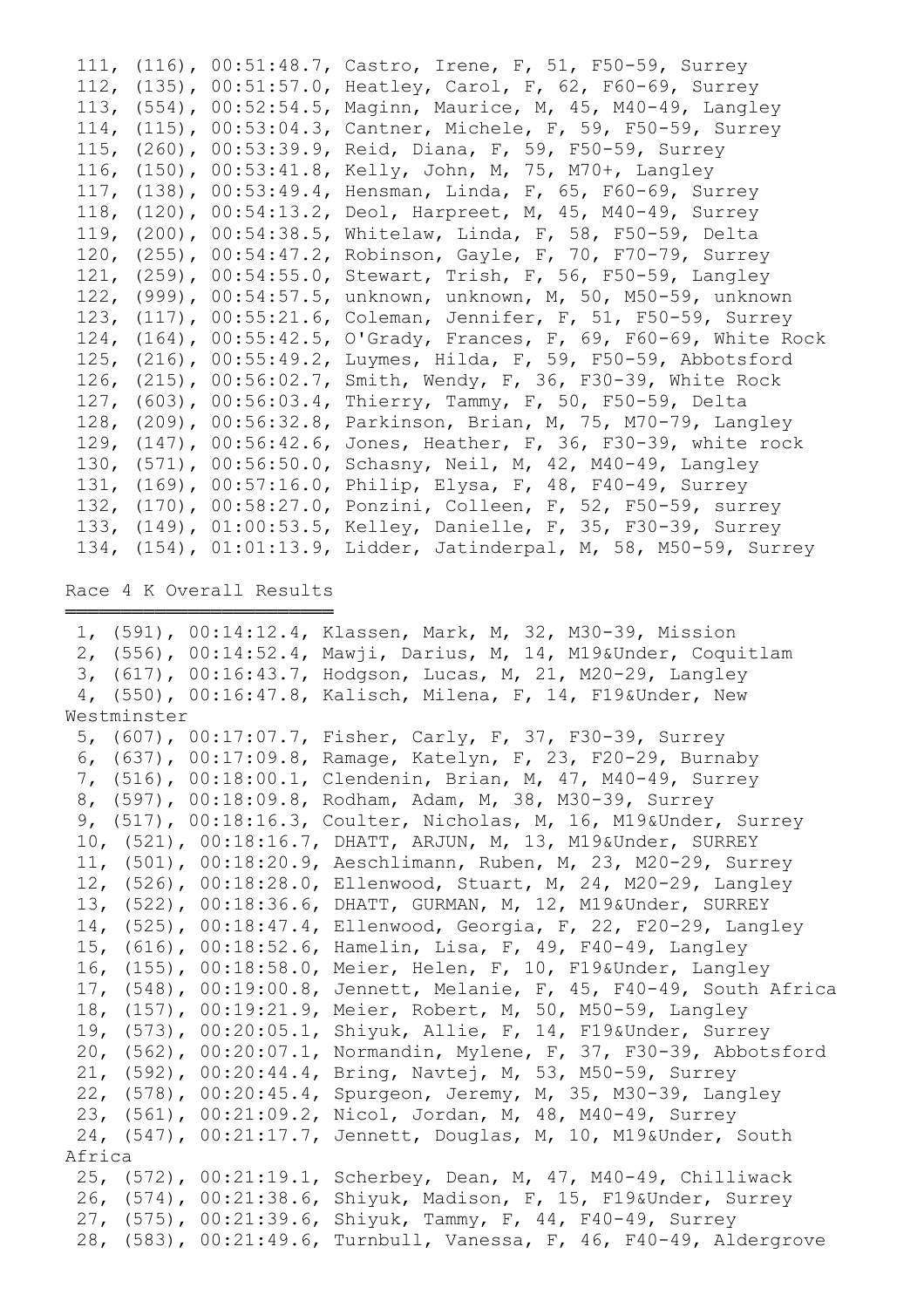29, (581), 00:22:39.4, Taylor, Ellie, F, 13, F19&Under, Surrey 30, (524), 00:22:44.7, Ellenwood, Dave, M, 54, M50-59, Langley 31, (519), 00:22:49.4, De Giusti, Nicole, F, 42, F40-49, Langley 32, (542), 00:23:26.1, Horita, Rick, M, 67, M60-69, White Rock 33, (540), 00:23:48.2, Heide, Mark, M, 60, M60-69, Surrey 34, (520), 00:24:18.2, DHATT, AJIT, M, 10, M19&Under, SURREY 35, (513), 00:24:30.1, Campbell, Valerie, F, 33, F30-39, Surrey 36, (514), 00:25:21.8, Charron, Patrick, M, 46, M40-49, Abbotsford 37, (585), 00:25:41.8, Unger, Randy, M, 60, M60-69, Surrey 38, (508), 00:25:49.3, Bot, Lucia, F, 16, F19&Under, Langley 39, (584), 00:25:55.6, Unger, Marcia, F, 50, F50-59, Surrey 40, (507), 00:26:04.8, Bot, Daniella, F, 10, F19&Under, Langley 41, (509), 00:26:06.1, Bot, Nicolaas, M, 57, M50-59, Langley 42, (582), 00:26:35.8, Thomas, Brooke, F, 36, F30-39, Surrey 43, (602), 00:26:37.5, Huculak, Landen, M, 26, M20-29, Richmond 44, (589), 00:26:40.3, Hinze, Mary, F, 55, F50-59, Surrey 45, (588), 00:26:40.9, Hinze, Jim, M, 64, M60-69, Surrey 46, (612), 00:27:23.5, Lay, Alex, M, 35, M30-39, Langley 47, (611), 00:27:29.3, Lay, Chris, M, 35, M30-39, Langley 48, (539), 00:27:31.6, Hatcher, Lynn, F, 50, F50-59, Surrey 49, (512), 00:27:32.0, Brandt, Joel, M, 12, M19&Under, Surrey 50, (506), 00:27:42.9, Bot, Annabel, F, 13, F19&Under, Langley 51, (511), 00:27:43.4, Bot, Vernette, F, 48, F40-49, Langley 52, (527), 00:27:48.0, Fenton, Adianna, F, 32, F30-39, Langley 53, (618), 00:27:49.1, Mills, Justin, M, 37, M30-39, Surrey 54, (609), 00:27:51.3, Grewal, Myah, F, 10, F19&Under, White Rock 55, (579), 00:27:55.9, Steil, Janet, F, 52, F50-59, Surrey 56, (905), 00:28:01.3, Hodgson, Maella, F, 11, F19&Under, SURREY 57, (555), 00:28:01.9, Marks, Jacinda, F, 43, F40-49, SURREY 58, (632), 00:28:25.0, Higgins, Jamie, F, 41, F40-49, Langley 59, (631), 00:28:26.3, Burger, Paul, M, 39, M30-39, BK 60, (564), 00:28:31.6, Pandher, Arpan, F, 15, F19&Under, Surrey 61, (559), 00:28:33.4, Melville, Lisa, F, 49, F40-49, Surrey 62, (568), 00:28:44.6, Prokopich, Brenda, F, 51, F50-59, Surrey 63, (558), 00:28:50.9, Meier, Christine, F, 46, F40-49, Langley 64, (532), 00:29:53.3, Garzitto, Fabiana, F, 23, F20-29, Surrey 65, (530), 00:29:54.2, Garzitto, Claudia, F, 25, F20-29, Surrey 66, (633), 00:29:56.7, Muligan, Nicole, F, 55, F50-59, White Rock 67, (552), 00:30:01.9, Lee, Nadia, F, 39, F30-39, Abbotsford 68, (614), 00:30:05.4, Scott, Aurora, F, 47, F40-49, Surrey 69, (613), 00:30:05.8, Scott, Chris, M, 45, M40-49, Surrey 70, (599), 00:30:11.3, Cowan, Greg, M, 51, M50-59, Mission 71, (600), 00:30:13.5, Weissenborn, Mattias, M, 10, M19&Under, Mission 72, (567), 00:30:14.7, Petit, Sharon, F, 57, F50-59, Langley 73, (563), 00:30:51.8, Palmer, Dave, M, 69, M60-69, Langley 74, (531), 00:30:56.5, Garzitto, Emi, F, 53, F50-59, Port Moody 75, (553), 00:31:18.1, Lepik, Anne, F, 64, F60-69, Surrey 76, (528), 00:31:29.3, Fluckiger, Jason, M, 41, M40-49, Surrey 77, (529), 00:31:29.9, Fluckiger, Sascha, M, 10, M19&Under, Surrey 78, (615), 00:31:32.6, Prevost, Kevin, M, 28, M20-29, Langley 79, (546), 00:31:37.0, Jennett, Caitlin, F, 8, F19&Under, South Africa 80, (510), 00:31:43.3, Bot, Roxanna, F, 14, F19&Under, Langley 81, (543), 00:31:45.8, Hough, Paul, M, 54, M50-59, Surrey 82, (593), 00:32:23.5, Zolinski-Ward, Renee, F, 54, F50-59, White Rock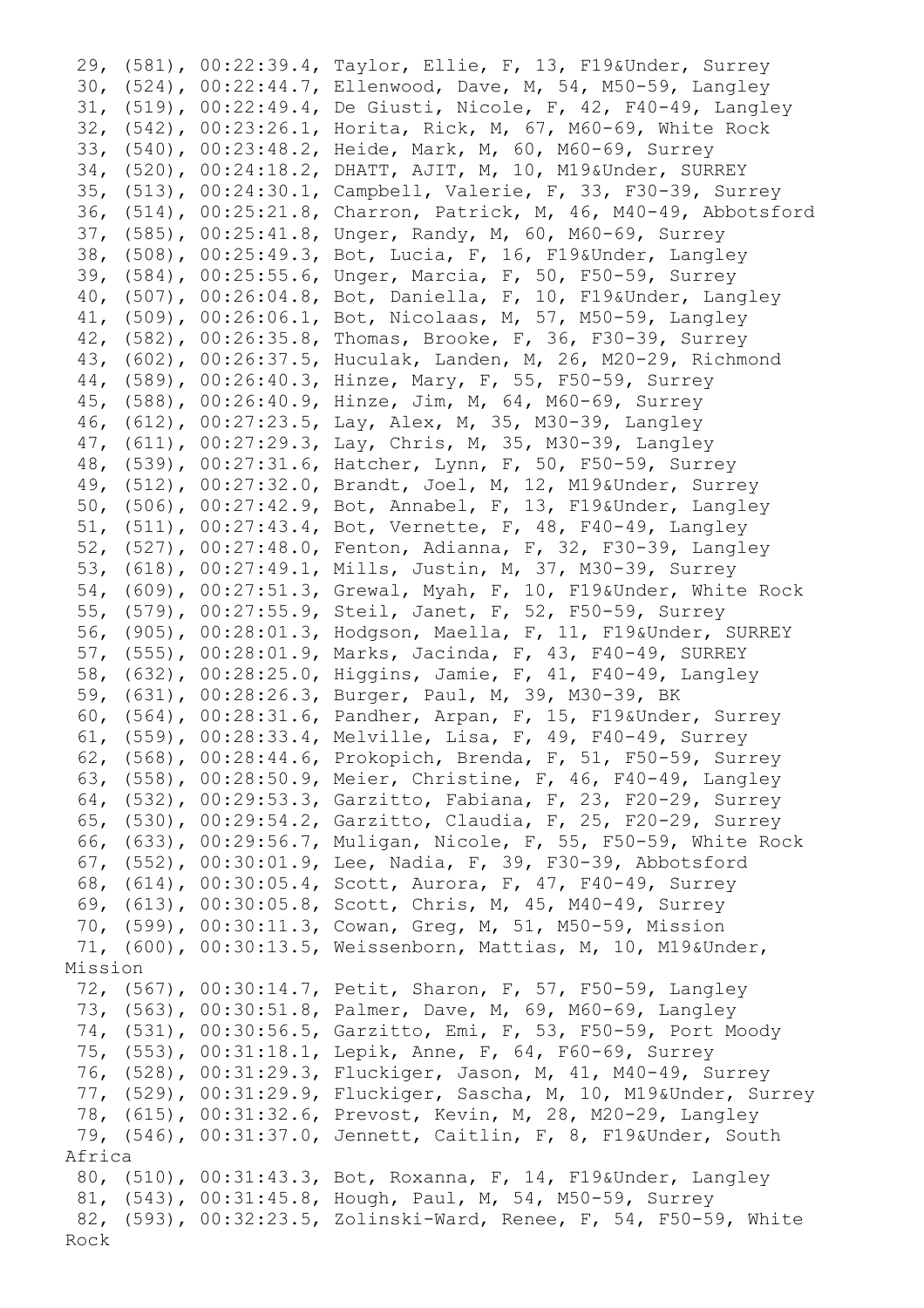83, (577), 00:32:55.9, Sliziak, Carol, F, 56, F50-59, Langley 84, (505), 00:33:00.3, Atwal, Kamal, F, 42, F40-49, Surrey 85, (620), 00:33:59.1, Dhilion, Rajveer, M, 10, M19&Under, New Wesminster 86, (590), 00:34:07.8, Noble, Sue, F, 55, F50-59, Surrey 87, (544), 00:34:11.0, Hough, Teresa, F, 55, F50-59, Surrey 88, (545), 00:34:11.6, Hughes, Lisa, F, 53, F50-59, Surrey 89, (518), 00:34:12.6, Coutts, Leslie, F, 54, F50-59, Langley 90, (598), 00:34:51.9, Randhawa, Sukhdeep, F, 34, F30-39, Surrey 91, (608), 00:35:15.3, Grewal, Gary, M, 43, M40-49, White Rock 92, (610), 00:35:16.2, Singh, Juhal, M, 58, M50-59, Surrey 93, (570), 00:35:49.0, Sayer, Sandra, F, 49, F40-49, Langley 94, (249), 00:35:49.4, unknown, unknown, M, 55, M50-59, Surrey 95, (634), 00:35:49.8, Elliot, Debbie, F, 58, F50-59, Langley 96, (619), 00:36:10.0, Wells, Angela, F, 43, F40-49, Aldergrove 97, (580), 00:36:10.5, Strange, Leah, F, 49, F40-49, Abbotsford 98, (566), 00:36:14.2, Peterson, Laura, F, 35, F30-39, Langley 99, (601), 00:36:27.3, McMurray, Glenda, F, 48, F40-49, Mission 100, (594), 00:36:36.8, O'Connor, Bev, F, 70, F70-79, Langley 101, (606), 00:37:11.2, Floden, Deborah, F, 57, F50-59, White Rock 102, (605), 00:37:11.8, Binns, Barbara, F, 68, F60-69, White Rock 103, (604), 00:37:14.9, Chang, Colton, M, 9, M19&Under, White Rock 104, (636), 00:37:29.9, Chahal, Khushi, F, 11, F19&Under, Surrey 105, (635), 00:37:31.7, Chahal, Gary, M, 48, M40-49, Surrey 106, (565), 00:37:37.3, Paquette, Susan, F, 59, F50-59, Maple Ridge 107, (576), 00:37:37.5, SIERMACZESKI, MEL, F, 38, F30-39, New Westminster 108, (586), 00:39:14.8, Warren, Kimberly, F, 44, F40-49, Langley 109, (503), 00:39:15.3, Anderson, Michele, F, 46, F40-49, Langley 110, (621), 00:44:37.4, Dhilio, Gursakhi, F, 8, F19&Under, New Wesminster 111, (622), 00:44:44.2, Dhilio, Jaswana, M, 50, M50-59, New Wesminster 112, (549), 00:47:32.5, Jennett, Michael, M, 13, M19&Under, South Africa

Race 2 K Overall Results ════════════════════════

 1, (906), 00:05:02.1, Lee, Caiden, M, 12, Boys 15& under, Surrey 2, (904), 00:05:06.5, Hodgson, James, M, 11, Boys 15& under, SURREY 3, (560), 00:05:18.1, Nicol, Connor, M, 11, Boys 15& under, Surrey 4, (595), 00:06:01.9, Gillan, Arjun, M, 11, Boys 15& under, White Rock 5, (907), 00:07:07.8, Macpherson, Nicholas, M, 9, Boys 15& under, Surrey 6, (901), 00:07:29.4, Andrews, Tristan, M, 9, Boys 15& under, Abbotsford 7, (902), 00:07:36.2, Clendenin, Cora, F, 9, Girls 15& under, Surrey 8, (903), 00:07:47.5, Coulter, Chase, M, 9, Boys 15& under, Surrey

Women's Race 8 K By Category ════════════════════════════

### F19&Under ─────────

1, (551), 00:34:23.3, Kobylanski, Maya, 15, Surrey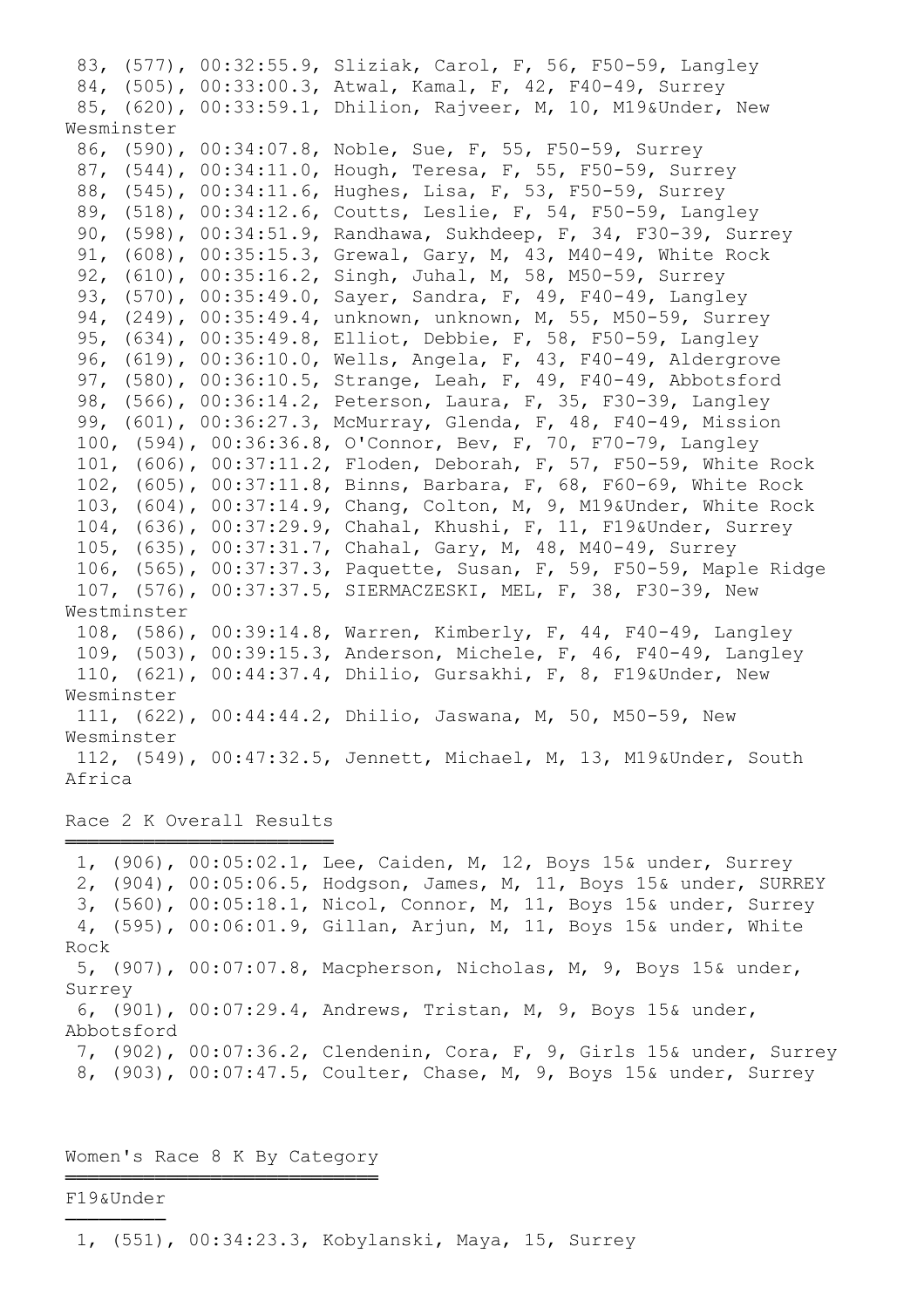2, (199), 00:36:44.8, Weltzin, Kayla, 17, Langley

### F20-29 ──────

1, (171), 00:44:37.9, Prevost, Leah, 26, Langley

#### F30-39 ──────

 1, (146), 00:39:00.9, Jones, Erin, 39, Surrey 2, (190), 00:39:45.4, Steele, Jamie, 37, Surrey 3, (210), 00:41:24.1, Yee, Ching, 39, Surrey 4, (122), 00:43:37.8, DHATT, DEVINDER, 38, SURREY 5, (246), 00:46:25.4, Phillips, Jessica, 36, Surrey 6, (118), 00:47:47.9, Cull, Heather, 39, Surrey 7, (188), 00:49:26.0, Speechley, Keely, 39, Surrey 8, (151), 00:50:10.5, Konrad, Glenda, 36, Abbotsford 9, (185), 00:51:30.2, Siems, Meghan, 32, White Rock 10, (215), 00:56:02.7, Smith, Wendy, 36, White Rock 11, (147), 00:56:42.6, Jones, Heather, 36, white rock 12, (149), 01:00:53.5, Kelley, Danielle, 35, Surrey

 $F40-49$ 

|  | 1, (143), 00:34:31.4, Janzen, Charlene, 45, White Rock  |
|--|---------------------------------------------------------|
|  | 2, (179), 00:35:31.2, Rung, Kathy, 42, Abbotsford       |
|  | 3, (111), 00:37:13.7, Buhler, Elizabeth, 40, Abbotsford |
|  | 4, (192), 00:38:08.8, Thingvold, Kirsten, 44, Surrey    |
|  | 5, (133), 00:39:43.3, Hart, Mary, 49, Surrey            |
|  | 6, (198), 00:43:12.9, Wardle, Michelle, 42, Surrey      |
|  | 7, (132), 00:44:45.7, Gill, Kulwinder, 45, Surrey       |
|  | 8, (177), 00:45:26.4, Rooke, Jocelynn, 42, Surrey       |
|  | 9, (134), 00:46:27.4, Hartford, Sue, 43, Surrey         |
|  | 10, (212), 00:46:27.7, unknown, unknown, 40, Surrey     |
|  | 11, (256), 00:48:11.5, Doddridge, Jennifer, 48, Surrey  |
|  | 12, (251), 00:48:25.1, Jomkasiti, Tyne, 47, Surrey      |
|  | 13, (101), 00:48:41.0, Abbot, Cheryl, 45, Langley       |
|  | 14, (125), 00:48:42.3, Estacio, Vina, 42, Surrey        |
|  | 15, (211), 00:51:04.3, Lambert, Stacey, 46, Surrey      |
|  | 16, (169), 00:57:16.0, Philip, Elysa, 48, Surrey        |

F50-59 ──────

> 1, (131), 00:38:05.8, Gilbert, Krista, 50, Surrey 2, (159), 00:38:37.9, Moffett, Sylvia, 57, Petaluma 3, (250), 00:38:51.8, Giles, Catherine, 52, Surrey 4, (214), 00:39:21.7, Nicoli, Patricia, 50, Surrey 5, (161), 00:41:02.3, Nelson, Jayne, 53, Surrey 6, (205), 00:41:37.2, Ferrie, Jill, 54, Surrey 7, (261), 00:43:30.7, Owens, Camille, 52, Surrey 8, (183), 00:45:14.0, Setter, Lorraine, 56, Surrey 9, (109), 00:46:45.7, Bevon, Jill, 54, Surrey 10, (178), 00:50:15.2, Rowson, Kelly, 55, Surrey 11, (162), 00:50:18.1, Nishimatsu, Tomoko, 56, Surrey 12, (189), 00:50:43.0, Spier, Soraya, 51, Surrey 13, (152), 00:50:55.3, Lamontagne, Tracey, 50, Surrey 14, (116), 00:51:48.7, Castro, Irene, 51, Surrey 15, (115), 00:53:04.3, Cantner, Michele, 59, Surrey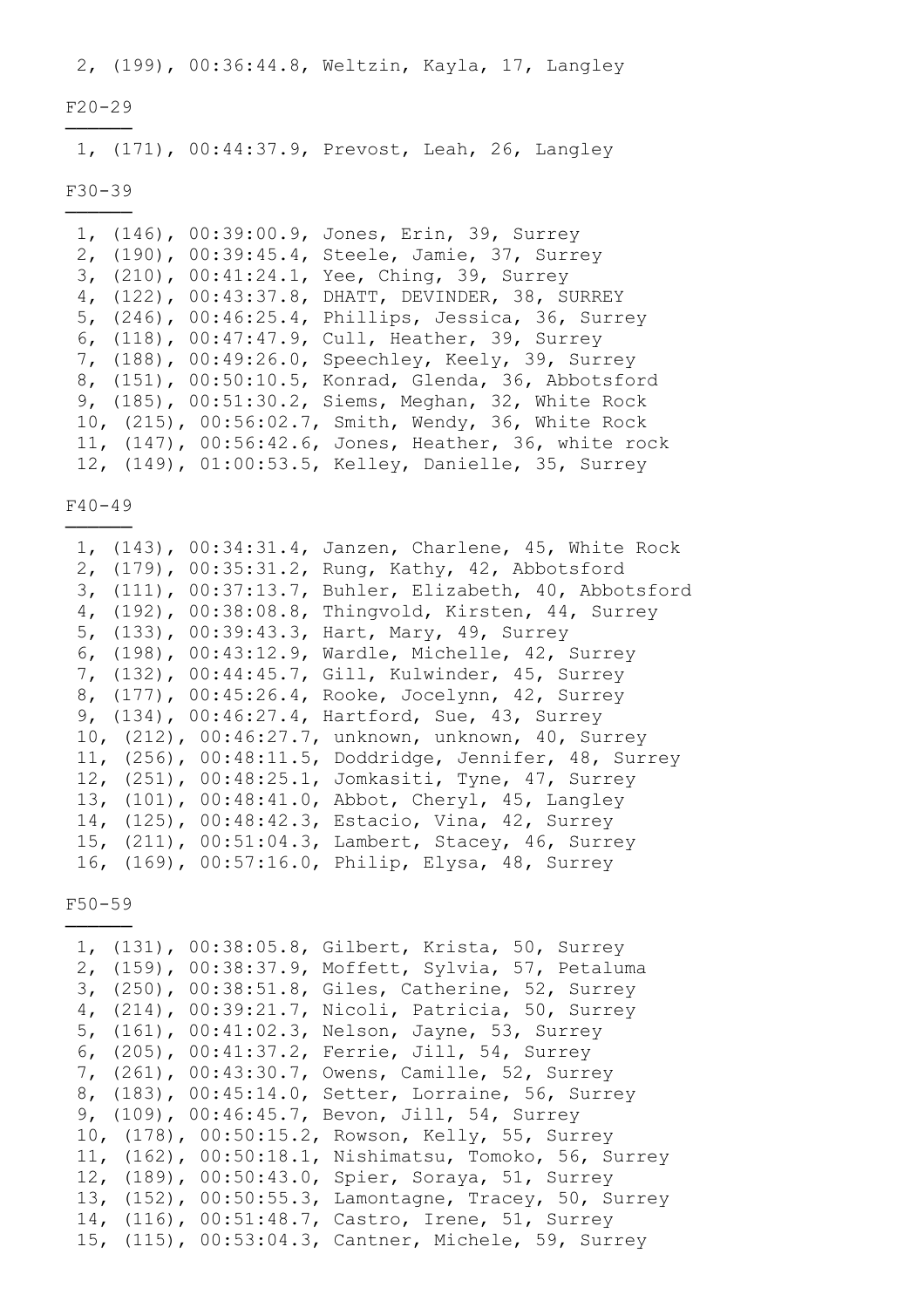|  | 16, (260), 00:53:39.9, Reid, Diana, 59, Surrey       |
|--|------------------------------------------------------|
|  | 17, (200), 00:54:38.5, Whitelaw, Linda, 58, Delta    |
|  | 18, (259), 00:54:55.0, Stewart, Trish, 56, Langley   |
|  | 19, (117), 00:55:21.6, Coleman, Jennifer, 51, Surrey |
|  | 20, (216), 00:55:49.2, Luymes, Hilda, 59, Abbotsford |
|  | 21, (603), 00:56:03.4, Thierry, Tammy, 50, Delta     |
|  | 22, (170), 00:58:27.0, Ponzini, Colleen, 52, surrey  |

F60-69 ──────

> 1, (196), 00:42:38.8, Wall, Pippa, 65, Vancouver 2, (166), 00:45:19.9, Olsthoorn, Sandra, 60, Langley 3, (195), 00:50:55.6, Vipond, Sharon, 61, Surrey 4, (135), 00:51:57.0, Heatley, Carol, 62, Surrey 5, (138), 00:53:49.4, Hensman, Linda, 65, Surrey 6, (164), 00:55:42.5, O'Grady, Frances, 69, White Rock

F70-79 ──────

1, (255), 00:54:47.2, Robinson, Gayle, 70, Surrey

Men's Race 8 K By Category ══════════════════════════

#### M19&Under ─────────

|  | 1, (124), 00:29:03.4, Ellenwood, Dean, 19, Langley |  |
|--|----------------------------------------------------|--|
|  | 2, (182), 00:29:55.9, Schmidt, Jordan, 17, Langley |  |

### M20-29 ──────

 1, (223), 00:28:09.4, Stephens-Whale, Shaun, 28, Roberts Creek 2, (243), 00:33:27.5, Gabrick, Matt, 25, Langley 3, (224), 00:34:16.6, Gabrial, Joey, 27, Surrey 4, (158), 00:38:32.9, Michels, Brian, 29, White Rock

M30-39 ──────

|  | 1, (257), 00:39:17.4, Dmyterko, Jason, 36, Langley    |
|--|-------------------------------------------------------|
|  | 2, (106), 00:39:34.6, Baturin, Shawn, 39, Surrey      |
|  | 3, (136), 00:39:44.7, Helms, Tristan, 33, Langley     |
|  | 4, (168), 00:43:26.0, Patton, George, 36, Mission     |
|  | 5, (226), 00:44:36.1, Anderson, Trevor, 37, Langley   |
|  | 6, (173), 00:45:26.0, Richardson, Matthew, 32, Surrey |
|  | 7, (245), 00:46:25.8, Philips, Wesley, 34, Surrey     |

M40-49 ──────

|  |  | 1, (253), 00:28:15.2, Jackson, David, 41, Abbotsford      |
|--|--|-----------------------------------------------------------|
|  |  | 2, (203), 00:29:06.2, Murphy, Mike, 46, Squamish          |
|  |  | 3, (197), 00:30:31.0, Walton, Darren, 47, North Vancouver |
|  |  | 4, (144), 00:31:37.8, Jennett, Peter, 46, South Africa    |
|  |  | 5, (193), 00:33:48.0, Tiwana, Daljit, 47, Surrey          |
|  |  | 6, (123), 00:34:45.1, Dhatt, Iqbal, 41, SURREY            |
|  |  | 7, (213), 00:37:33.1, Randhawa, Arvinder, 42, Surrey      |
|  |  | 8, (201), 00:37:48.9, Zhu, Jay, 48, Surrey                |
|  |  | 9, (181), 00:38:32.5, Schindel, Keith, 42, Surrey         |
|  |  | 10, (248), 00:42:01.9, Anderson, Dale, 42, Surrey         |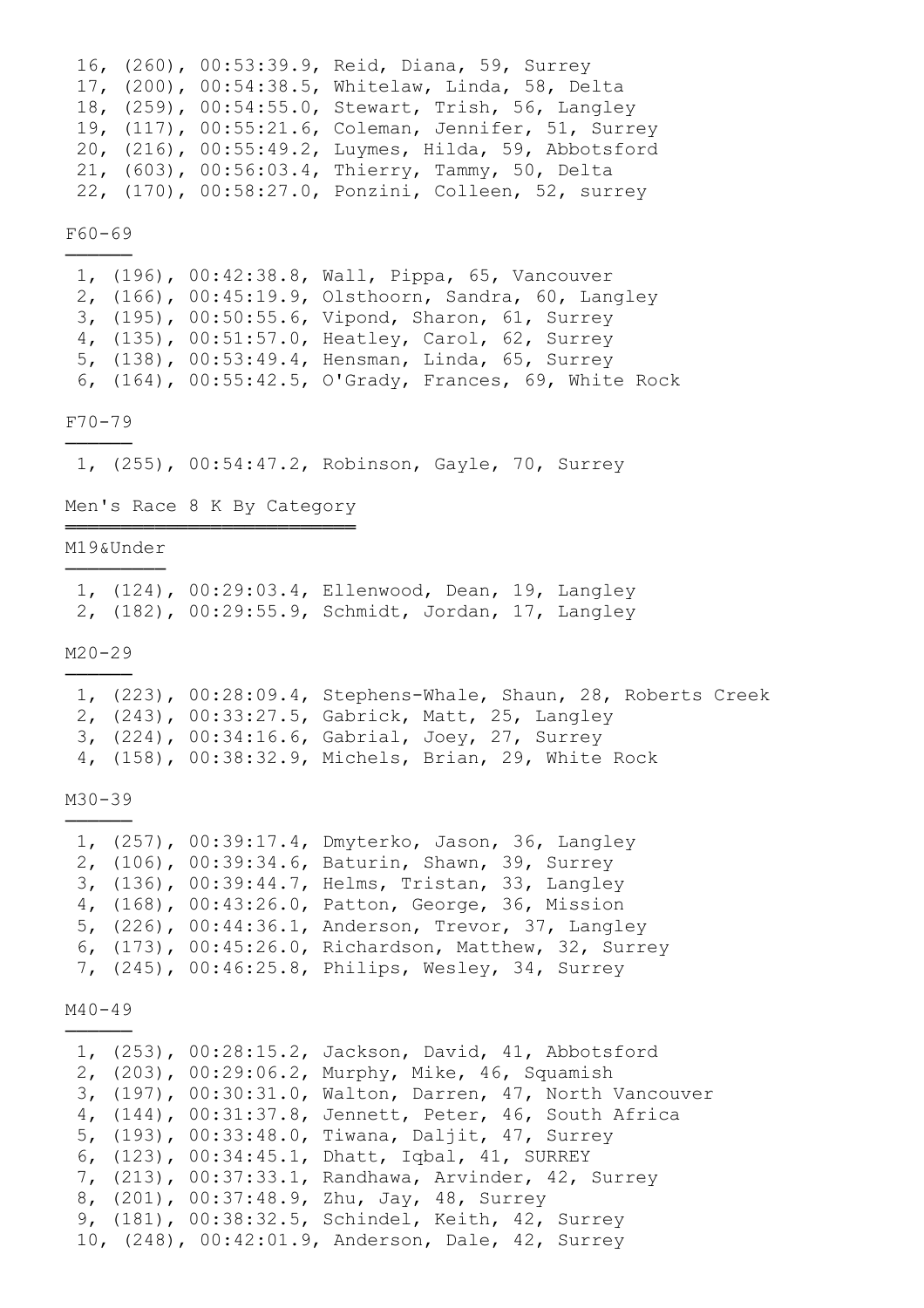|  | 11, (142), 00:42:52.1, Janzen, Andrew, 48, White Rock |
|--|-------------------------------------------------------|
|  | 12, (126), 00:43:32.5, Fairbairn, Andrew, 44, Surrey  |
|  | 13, (184), 00:44:36.7, Sidhu, Harminder, 44, Langley  |
|  | 14, (121), 00:44:42.2, DHATT, ANUP, 47, SURREY        |
|  | 15, (225), 00:45:25.2, Kavanagh, Doug, 49, White Rock |
|  | 16, (252), 00:45:25.6, Kavanagh, Scott, 46, Surrey    |
|  | 17, (103), 00:46:50.7, AMIN, CHROMILO, 45, Surrey     |
|  | 18, (137), 00:47:31.5, Hembrough, Stan, 45, Surrey    |
|  | 19, (119), 00:47:46.1, Cull, Nathan, 44, Surrey       |
|  | 20, (167), 00:47:53.3, Pandher, Harpreet, 42, Surrey  |
|  | 21, (180), 00:49:13.8, Savela, Mark, 47, Surrey       |
|  | 22, (153), 00:49:28.1, LeBlanc, Jake, 42, Abbotsford  |
|  | 23, (554), 00:52:54.5, Maginn, Maurice, 45, Langley   |
|  | 24, (120), 00:54:13.2, Deol, Harpreet, 45, Surrey     |
|  | 25, (571), 00:56:50.0, Schasny, Neil, 42, Langley     |

M50-59 ──────

|  | 1, (204), 00:33:51.3, Harding, Mark, 58, Surrey           |
|--|-----------------------------------------------------------|
|  | 2, (172), 00:34:13.8, Redding, Stephen, 53, Surrey        |
|  | 3, (244), 00:37:30.6, Mathias, Paul, 58, Surrey           |
|  | 4, (140), 00:37:31.2, Hughes-Games, Geoff, 59, Abbotsford |
|  | 5, (160), 00:37:32.1, Mori, Mark, 57, Surrey              |
|  | 6, (104), 00:38:27.2, Antoniazzi, Roger, 57, Surrey       |
|  | 7, (187), 00:38:35.6, Sparks, Don, 55, Surrey             |
|  | 8, (227), 00:40:29.9, deMelo, Joe, 58, Langley            |
|  | 9, (102), 00:40:39.9, Amanuel, Solomon, 54, Langley       |
|  | 10, (258), 00:41:54.6, Stewart, Wes, 56, Langley          |
|  | 11, (247), 00:42:00.2, Hutchison, Stephen, 54, Surrey     |
|  | 12, (129), 00:42:01.1, Garzitto, Manuel, 0, Surrey        |
|  | 13, (163), 00:42:14.0, Novotny, Jim, 53, Langley          |
|  | 14, (139), 00:43:53.2, Hornsby, Reg , 55, Langley         |
|  | 15, (174), 00:49:06.7, Rideout, Glen, 50, Surrey          |
|  | 16, (999), 00:54:57.5, unknown, unknown, 50, unknown      |
|  | 17, (154), 01:01:13.9, Lidder, Jatinderpal, 58, Surrey    |

M60-69 ──────

| 1, (207), 00:39:49.6, Romain, Everett, 62, Coquitlam    |
|---------------------------------------------------------|
| 2, (110), 00:40:28.5, Brunke, Werner, 61, Surrey        |
| $3, (202)$ ,<br>00:41:03.1, Barichello, Tom, 60, Surrey |
| $4, (254)$ ,<br>00:41:09.2, Brewer, Doug, 62, Surrey    |
| Ward, Mike, 60, White Rock<br>5, (206), 00:42:17.5,     |
| Olsthoorn, Art, 61, Langley<br>6, $(165)$ , 00:42:56.8, |
| 7, (128), 00:43:19.5, Fuller, Ernie, 67, White Rock     |
| 8, (127), 00:44:07.2, Flett, Brian, 65, Surrey          |
| 9, (141), 00:45:45.5, Hyder, Mark, 65, burnaby          |
| 10, (175), 00:46:12.4, Robertson, Gord, 65, Surrey      |
| 11, (191), 00:49:12.4, Taylor, Alex, 69, Langley        |
| 12, (541), 00:49:27.2, Helms, Paul, 61, Langley         |
| 13, (194), 00:49:37.0, Vipond, Michael, 61, Surrey      |
| 14, (148), 00:49:37.2, Jovanovic, Mile, 64, Surrey      |
| 15, (114), 00:49:37.4, Canter, Karl, 60, Surrey         |
| 16, (262), 00:50:15.7, Lizwil, Brian, 63, Surrey        |
| 17, (208), 00:50:29.9, Jackish, Ingo, 64, NV            |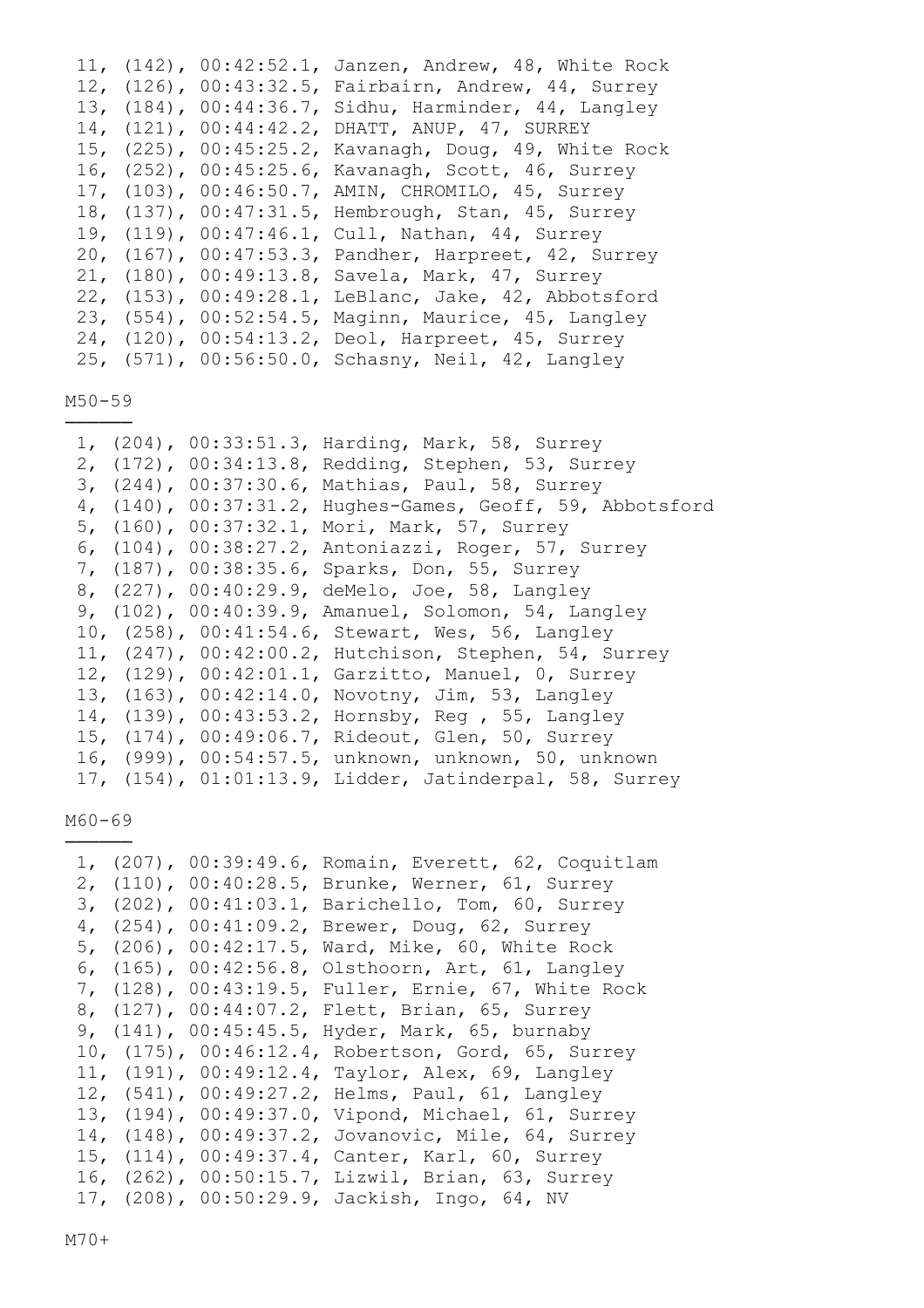1, (150), 00:53:41.8, Kelly, John, 75, Langley

# M70-79 ──────

────

1, (209), 00:56:32.8, Parkinson, Brian, 75, Langley

## Women's Race 4 K By Category ════════════════════════════

F19&Under ─────────

|  | 1, $(550)$ , 00:16:47.8, Kalisch, Milena, 14, New Westminster |
|--|---------------------------------------------------------------|
|  | 2, (155), 00:18:58.0, Meier, Helen, 10, Langley               |
|  | 3, (573), 00:20:05.1, Shiyuk, Allie, 14, Surrey               |
|  | 4, (574), 00:21:38.6, Shiyuk, Madison, 15, Surrey             |
|  | 5, (581), 00:22:39.4, Taylor, Ellie, 13, Surrey               |
|  | 6, (508), 00:25:49.3, Bot, Lucia, 16, Langley                 |
|  | 7, (507), 00:26:04.8, Bot, Daniella, 10, Langley              |
|  | 8, (506), 00:27:42.9, Bot, Annabel, 13, Langley               |
|  | 9, (609), 00:27:51.3, Grewal, Myah, 10, White Rock            |
|  | 10, (905), 00:28:01.3, Hodgson, Maella, 11, SURREY            |
|  | 11, (564), 00:28:31.6, Pandher, Arpan, 15, Surrey             |
|  | 12, (546), 00:31:37.0, Jennett, Caitlin, 8, South Africa      |
|  | 13, (510), 00:31:43.3, Bot, Roxanna, 14, Langley              |
|  | 14, (636), 00:37:29.9, Chahal, Khushi, 11, Surrey             |
|  | 15, (621), 00:44:37.4, Dhilio, Gursakhi, 8, New Wesminster    |
|  |                                                               |

F20-29 ──────

|  | 1, (637), 00:17:09.8, Ramage, Katelyn, 23, Burnaby    |  |  |
|--|-------------------------------------------------------|--|--|
|  | 2, (525), 00:18:47.4, Ellenwood, Georgia, 22, Langley |  |  |
|  | 3, (532), 00:29:53.3, Garzitto, Fabiana, 23, Surrey   |  |  |
|  | 4, (530), 00:29:54.2, Garzitto, Claudia, 25, Surrey   |  |  |

# F30-39 ──────

|  | 1, (607), 00:17:07.7, Fisher, Carly, 37, Surrey              |
|--|--------------------------------------------------------------|
|  | 2, (562), 00:20:07.1, Normandin, Mylene, 37, Abbotsford      |
|  | 3, (513), 00:24:30.1, Campbell, Valerie, 33, Surrey          |
|  | 4, (582), 00:26:35.8, Thomas, Brooke, 36, Surrey             |
|  | 5, (527), 00:27:48.0, Fenton, Adianna, 32, Langley           |
|  | 6, (552), 00:30:01.9, Lee, Nadia, 39, Abbotsford             |
|  | 7, (598), 00:34:51.9, Randhawa, Sukhdeep, 34, Surrey         |
|  | 8, (566), 00:36:14.2, Peterson, Laura, 35, Langley           |
|  | 9, (576), 00:37:37.5, SIERMACZESKI, MEL, 38, New Westminster |
|  |                                                              |

F40-49 ──────

|  | 1, (616), 00:18:52.6, Hamelin, Lisa, 49, Langley         |
|--|----------------------------------------------------------|
|  | 2, (548), 00:19:00.8, Jennett, Melanie, 45, South Africa |
|  | 3, (575), 00:21:39.6, Shiyuk, Tammy, 44, Surrey          |
|  | 4, (583), 00:21:49.6, Turnbull, Vanessa, 46, Aldergrove  |
|  | 5, (519), 00:22:49.4, De Giusti, Nicole, 42, Langley     |
|  | 6, (511), 00:27:43.4, Bot, Vernette, 48, Langley         |
|  | 7, (555), 00:28:01.9, Marks, Jacinda, 43, SURREY         |
|  | 8, (632), 00:28:25.0, Higgins, Jamie, 41, Langley        |
|  | 9, (559), 00:28:33.4, Melville, Lisa, 49, Surrey         |
|  |                                                          |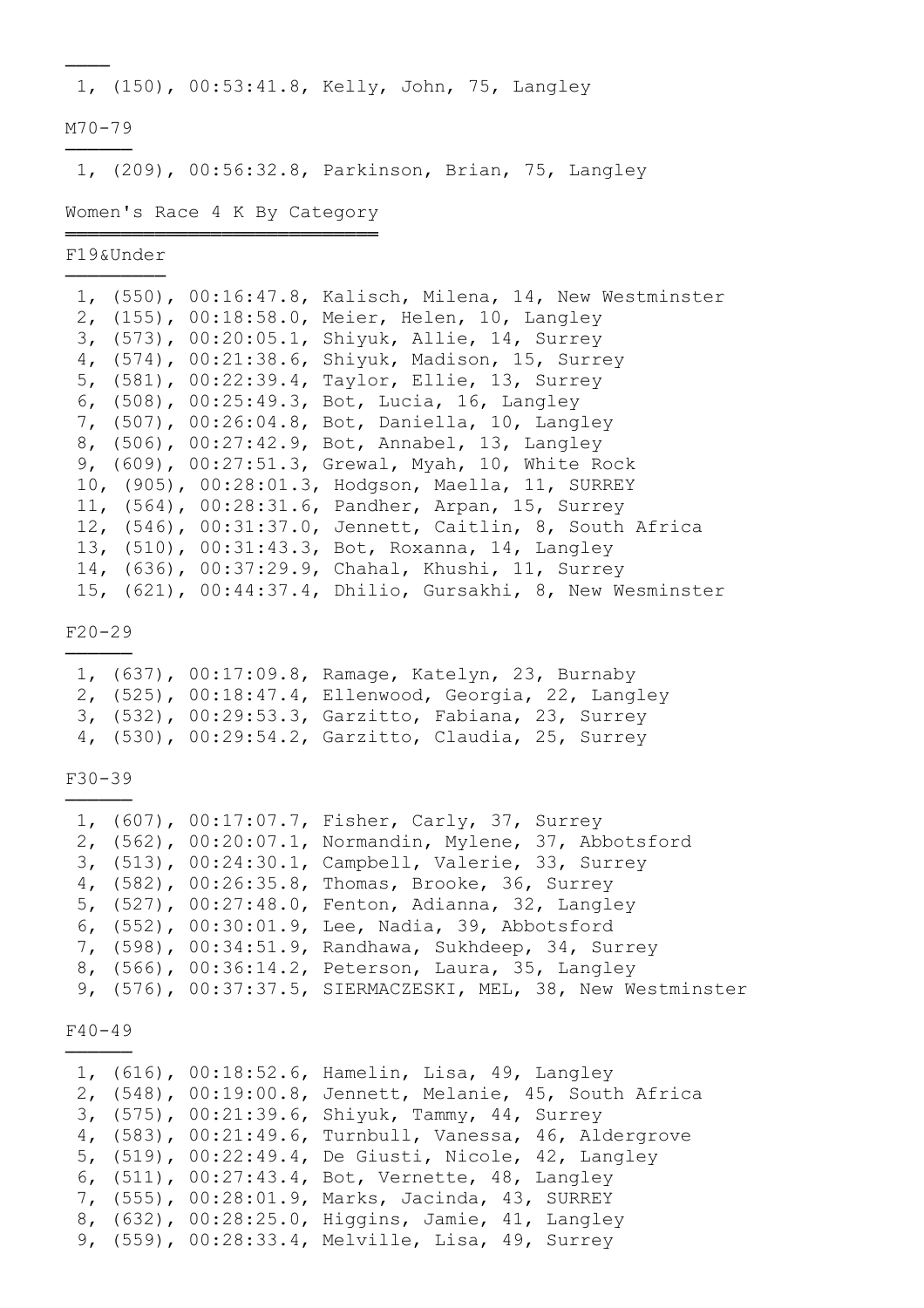|  | 10, (558), 00:28:50.9, Meier, Christine, 46, Langley  |
|--|-------------------------------------------------------|
|  | 11, (614), 00:30:05.4, Scott, Aurora, 47, Surrey      |
|  | 12, (505), 00:33:00.3, Atwal, Kamal, 42, Surrey       |
|  | 13, (570), 00:35:49.0, Sayer, Sandra, 49, Langley     |
|  | 14, (619), 00:36:10.0, Wells, Angela, 43, Aldergrove  |
|  | 15, (580), 00:36:10.5, Strange, Leah, 49, Abbotsford  |
|  | 16, (601), 00:36:27.3, McMurray, Glenda, 48, Mission  |
|  | 17, (586), 00:39:14.8, Warren, Kimberly, 44, Langley  |
|  | 18, (503), 00:39:15.3, Anderson, Michele, 46, Langley |

F50-59 ──────

|  | 1, (584), 00:25:55.6, Unger, Marcia, 50, Surrey            |
|--|------------------------------------------------------------|
|  | 2, (589), 00:26:40.3, Hinze, Mary, 55, Surrey              |
|  | 3, (539), 00:27:31.6, Hatcher, Lynn, 50, Surrey            |
|  | 4, (579), 00:27:55.9, Steil, Janet, 52, Surrey             |
|  | 5, (568), 00:28:44.6, Prokopich, Brenda, 51, Surrey        |
|  | 6, (633), 00:29:56.7, Muligan, Nicole, 55, White Rock      |
|  | 7, (567), 00:30:14.7, Petit, Sharon, 57, Langley           |
|  | 8, (531), 00:30:56.5, Garzitto, Emi, 53, Port Moody        |
|  | 9, (593), 00:32:23.5, Zolinski-Ward, Renee, 54, White Rock |
|  | 10, (577), 00:32:55.9, Sliziak, Carol, 56, Langley         |
|  | 11, (590), 00:34:07.8, Noble, Sue, 55, Surrey              |
|  | 12, (544), 00:34:11.0, Hough, Teresa, 55, Surrey           |
|  | 13, (545), 00:34:11.6, Hughes, Lisa, 53, Surrey            |
|  | 14, (518), 00:34:12.6, Coutts, Leslie, 54, Langley         |
|  | 15, (634), 00:35:49.8, Elliot, Debbie, 58, Langley         |
|  | 16, (606), 00:37:11.2, Floden, Deborah, 57, White Rock     |
|  | 17, (565), 00:37:37.3, Paquette, Susan, 59, Maple Ridge    |

# F60-69 ──────

 1, (553), 00:31:18.1, Lepik, Anne, 64, Surrey 2, (605), 00:37:11.8, Binns, Barbara, 68, White Rock

# F70-79 ──────

1, (594), 00:36:36.8, O'Connor, Bev, 70, Langley

Men's Race 4 K By Category ══════════════════════════

# M19&Under ─────────

|  |  | 1, (556), 00:14:52.4, Mawji, Darius, 14, Coquitlam          |
|--|--|-------------------------------------------------------------|
|  |  | 2, (517), 00:18:16.3, Coulter, Nicholas, 16, Surrey         |
|  |  | 3, (521), 00:18:16.7, DHATT, ARJUN, 13, SURREY              |
|  |  | 4, (522), 00:18:36.6, DHATT, GURMAN, 12, SURREY             |
|  |  | 5, (547), 00:21:17.7, Jennett, Douglas, 10, South Africa    |
|  |  | 6, (520), 00:24:18.2, DHATT, AJIT, 10, SURREY               |
|  |  | 7, (512), 00:27:32.0, Brandt, Joel, 12, Surrey              |
|  |  | 8, (600), 00:30:13.5, Weissenborn, Mattias, 10, Mission     |
|  |  | 9, (529), 00:31:29.9, Fluckiger, Sascha, 10, Surrey         |
|  |  | 10, (620), 00:33:59.1, Dhilion, Rajveer, 10, New Wesminster |
|  |  | 11, (604), 00:37:14.9, Chang, Colton, 9, White Rock         |
|  |  | 12, (549), 00:47:32.5, Jennett, Michael, 13, South Africa   |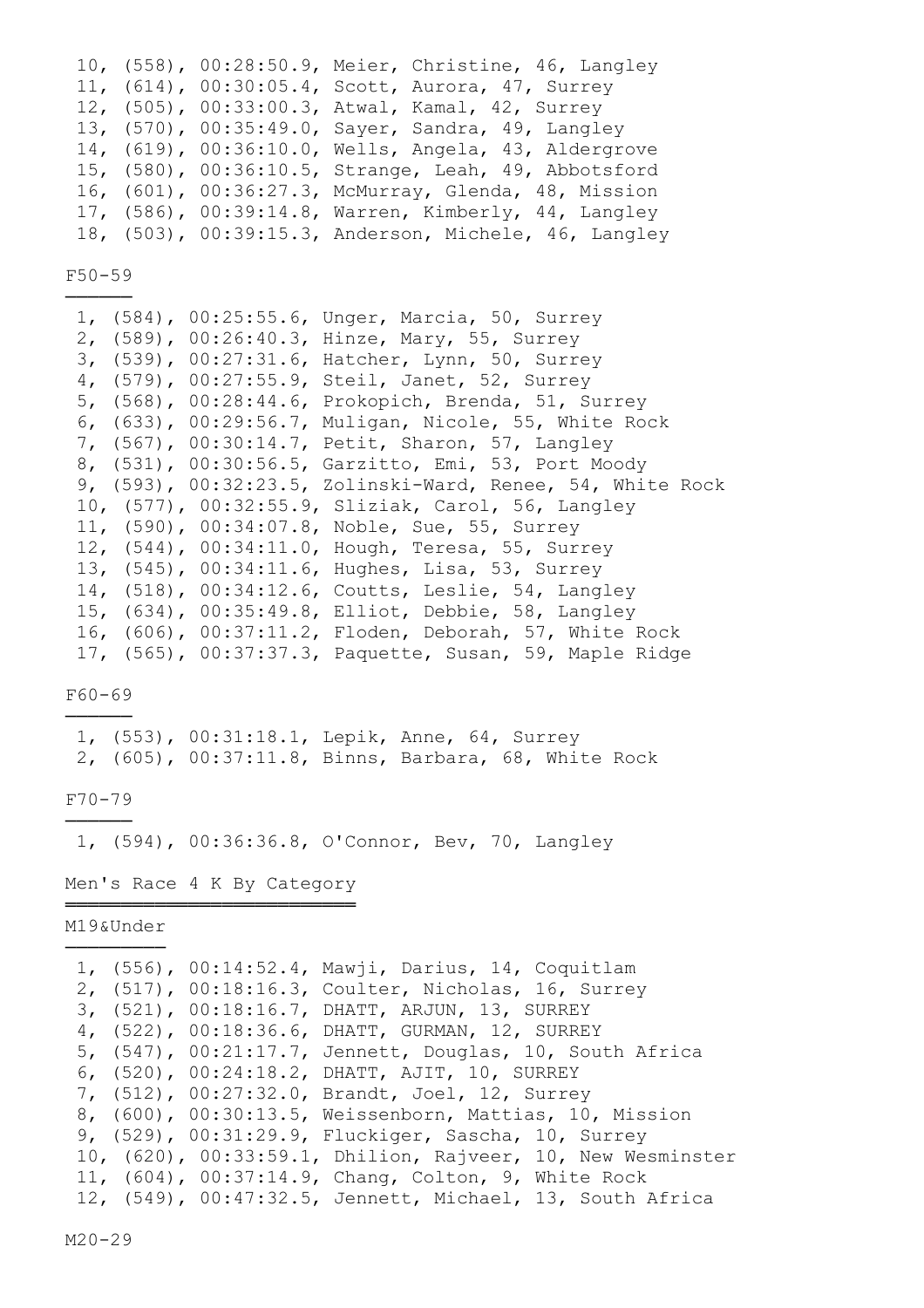|  | 1, (617), 00:16:43.7, Hodgson, Lucas, 21, Langley    |
|--|------------------------------------------------------|
|  | 2, (501), 00:18:20.9, Aeschlimann, Ruben, 23, Surrey |
|  | 3, (526), 00:18:28.0, Ellenwood, Stuart, 24, Langley |
|  | 4, (602), 00:26:37.5, Huculak, Landen, 26, Richmond  |
|  | 5, (615), 00:31:32.6, Prevost, Kevin, 28, Langley    |

## M30-39 ──────

 1, (591), 00:14:12.4, Klassen, Mark, 32, Mission 2, (597), 00:18:09.8, Rodham, Adam, 38, Surrey 3, (578), 00:20:45.4, Spurgeon, Jeremy, 35, Langley 4, (612), 00:27:23.5, Lay, Alex, 35, Langley 5, (611), 00:27:29.3, Lay, Chris, 35, Langley 6, (618), 00:27:49.1, Mills, Justin, 37, Surrey 7, (631), 00:28:26.3, Burger, Paul, 39, BK

M40-49 ──────

|  | 1, (516), 00:18:00.1, Clendenin, Brian, 47, Surrey     |
|--|--------------------------------------------------------|
|  | 2, (561), 00:21:09.2, Nicol, Jordan, 48, Surrey        |
|  | 3, (572), 00:21:19.1, Scherbey, Dean, 47, Chilliwack   |
|  | 4, (514), 00:25:21.8, Charron, Patrick, 46, Abbotsford |
|  | 5, (613), 00:30:05.8, Scott, Chris, 45, Surrey         |
|  | 6, (528), 00:31:29.3, Fluckiger, Jason, 41, Surrey     |
|  | 7, (608), 00:35:15.3, Grewal, Gary, 43, White Rock     |
|  | 8, (635), 00:37:31.7, Chahal, Gary, 48, Surrey         |
|  |                                                        |

M50-59 ──────

|  | 1, (157), 00:19:21.9, Meier, Robert, 50, Langley   |                                                                 |
|--|----------------------------------------------------|-----------------------------------------------------------------|
|  | 2, (592), 00:20:44.4, Bring, Navtej, 53, Surrey    |                                                                 |
|  | 3, (524), 00:22:44.7, Ellenwood, Dave, 54, Langley |                                                                 |
|  | 4, (509), 00:26:06.1, Bot, Nicolaas, 57, Langley   |                                                                 |
|  | 5, (599), 00:30:11.3, Cowan, Greq, 51, Mission     |                                                                 |
|  | 6, (543), 00:31:45.8, Hough, Paul, 54, Surrey      |                                                                 |
|  | 7, (610), 00:35:16.2, Singh, Juhal, 58, Surrey     |                                                                 |
|  | 8, (249), 00:35:49.4, unknown, unknown, 55, Surrey |                                                                 |
|  |                                                    | 9, $(622)$ , $00:44:44.2$ , Dhilio, Jaswana, 50, New Wesminster |

M60-69 ──────

> 1, (542), 00:23:26.1, Horita, Rick, 67, White Rock 2, (540), 00:23:48.2, Heide, Mark, 60, Surrey 3, (585), 00:25:41.8, Unger, Randy, 60, Surrey 4, (588), 00:26:40.9, Hinze, Jim, 64, Surrey 5, (563), 00:30:51.8, Palmer, Dave, 69, Langley

Women's Race 2 K By Category ════════════════════════════

Girls 15& under ──────────────────────────────

1, (902), 00:07:36.2, Clendenin, Cora, 9, Surrey

Men's Race 2 K By Category ══════════════════════════

Boys 15& under